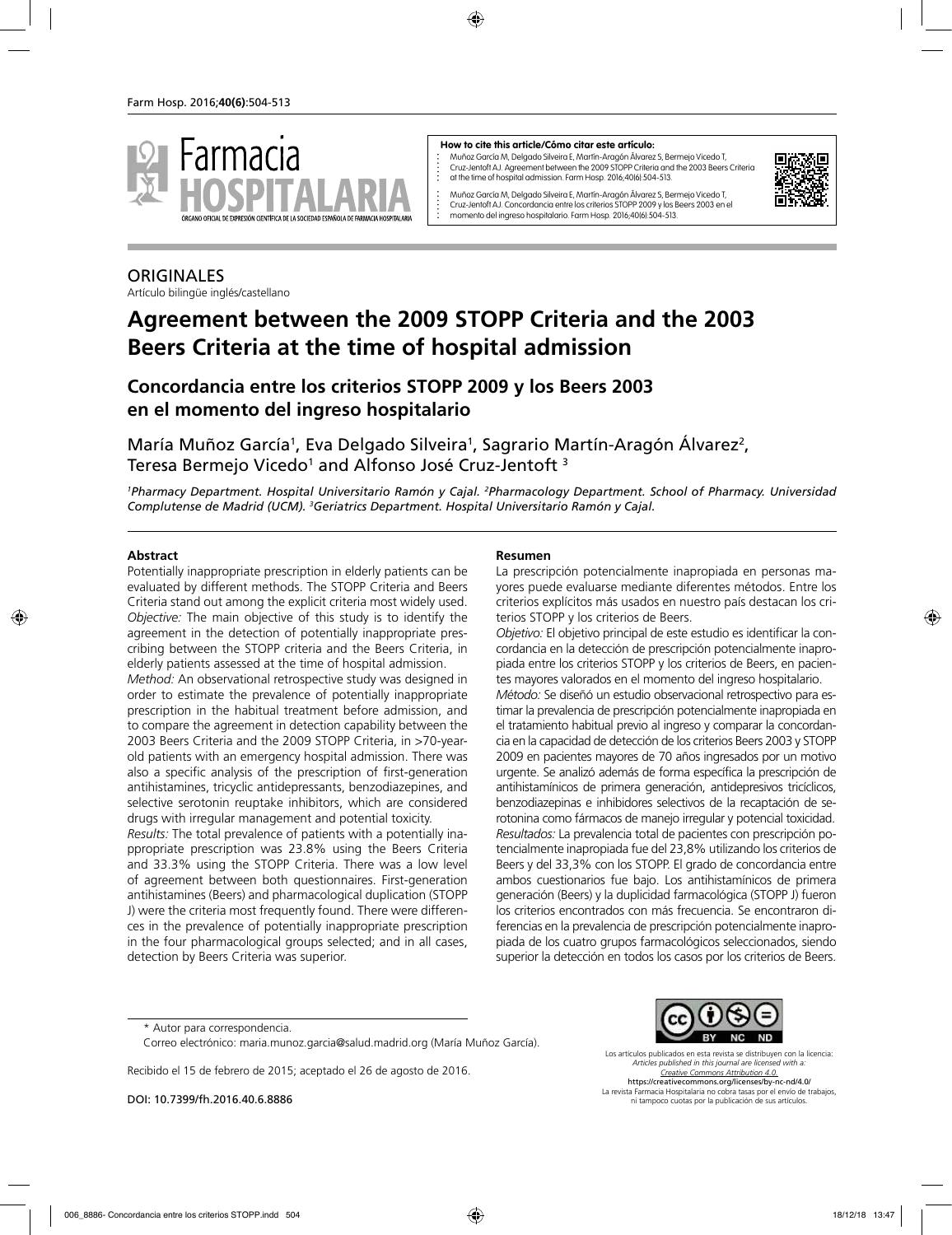*Conclusion:* There is no agreement between the STOPP Criteria and the Beers Criteria regarding the detection of patients with potentially inappropriate prescribing at the time of hospital admission.

#### **KEYWORDS**

Potentially inappropriate prescribing, STOPP, Beers.

Farm Hosp. 2016;**40(6)**:504-513

### **Contribution to Scientific Literature**

Potentially inappropriate prescription in elderly people can be assessed by different methods. The STOPP Criteria and Beers Criteria stand out among the explicit criteria most widely used in our country.

Though some international and national studies have been conducted in order to compare the STOPP Criteria and the Beers Criteria, so far there has been no analysis of the level of agreement with the *Kappa* Coefficient at hospital admission. Given the low agreement coefficient found (*Kappa=0.325, p=0.000)*, this study has allowed us to reach the conclusion that, at the time of hospital admission, for different reasons, both criteria will identify potentially inappropriate prescriptions in different patients who are suitable for a reinforced pharmaceutical care in order to prevent potential problems associated with medication.

Moreover, we have analyzed specifically the prescription of four pharmacological groups of interest for elderly patients: first-generation antihistamines, tricyclic antidepressants, benzodiazepines, and selective serotonin reuptake inhibitors; these are drugs widely used in these patients, regardless of their irregular management and potential toxicity.

### **Introduction**

The inappropriate prescription of medications is a problem particularly frequent in elderly persons and represents a major cause of morbimortality because it leads to an increase in adverse reactions to medications, a higher number of hospitalizations, presentations at the Emergency Department and, ultimately, an increase in the cost of healthcare resources<sup>1</sup>.

A potentially inappropriate prescription (PIP) is defined as that prescription which: a) is used in conditions other than indicated; b) entails a high risk of interactions with other drugs and/or certain conditions; c) represents a duplication regarding other pharmacological groups; or d) is not cost-effective<sup>2-4</sup>.

Appropriate prescription can be assessed both by explicit and implicit criteria. Due to their frequency of use in our setting, the Beers Criteria<sup>5</sup> and the STOPP/START (*Screening Tool of Older People's Prescriptions/ Screening Tool to Alert to Right Treatment)*6 stand out among the explicit criteria.

*Conclusión:* Los criterios STOPP y Beers no son concordantes en la detección de pacientes con prescripciones potencialmente inapropiadas en el momento del ingreso hospitalario.

#### **PALABRAS CLAVE**

Prescripción potencialmente inapropiada; STOPP; Beers.

#### Farm Hosp. 2016;**40(6)**:504-513

Beers Criteria appeared in 1991 and were the first explicit criteria for PIP in elderly persons<sup>5</sup>. There were subsequent modifications in various occasions, and they have been recently taken over by the *American Geriatrics Society*, which has been responsible for its latest update8 . In 2008, the European STOPP/START Criteria were developed<sup>6</sup>; these originated in Ireland, and their clinical development, through a board of experts, was taken over by the *European Union Geriatric Medicine Society.* These criteria are organized by physiological systems and can be implemented within a short time. Their evidence has been confirmed by the *British National Formulary* and has been supported by an extensive review of literature<sup>9</sup>. A second version has been recently published in English<sup>10</sup> and in Spanish<sup>11</sup>.

Different evaluation studies on the prevalence of patients with PIP in Europe and the United States have been conducted with the methods previously mentioned, obtaining values that range between 15 and 79%, depending on the type of population<sup>11-14</sup>. In Spain, the prevalence data range between 25 and 58% of patients in Hospitals for Acute Cases<sup>11</sup>.

The main objective of this study is to identify the agreement for PIP detection between the 2009 STOPP Criteria and the 2003 Beers Criteria, in elderly patients assessed at the time of their hospital admission. A secondary objective is to describe the prevalence of PIP in four pharmacological groups of interest for the treatment of the elderly: first-generation antihistamines, tricyclic antidepressants, benzodiazepines, and selective serotonin reuptake inhibitors.

### **Methods**

An observational and retrospective study was conducted in patients hospitalized in a University Hospital with 1,070 beds. The study included patients since the date of approval of the study by the Clinical Research Ethics Committee of the hospital (March, 2009) until the estimated sample size of 424 patients was completed, during 4 months.

Those patients who met the inclusion criteria were selected:  $\geq$  70-year-old patients who had been admitted through the Emergency Department. Those patients who had been previously included in the study and were re-admitted during the recruitment period were excluded, as well as those with incomplete reports. A sample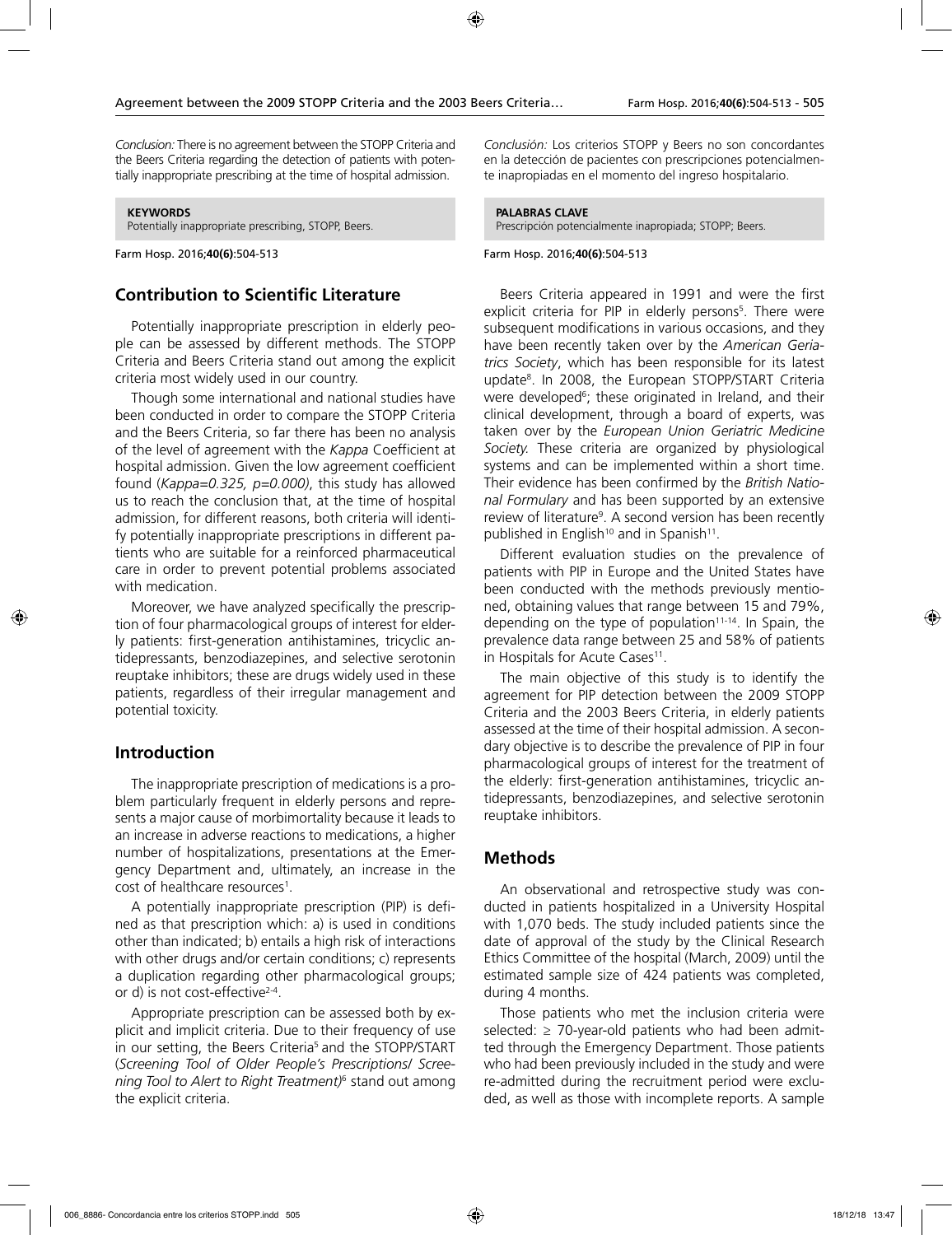size of 424 was estimated for the study which would allow to obtain outcomes with a statistically significant level of  $\alpha$  = 0.05 and 80% power; considering that the proportion of patients with PIP is 25% according to Beers Criteria and 35% according to STOPP/START Criteria, and considering potential losses of 10%15. After the calculation, the number required for the sample was of at least 374 patients. The creation of the Hospitalization Unit for Acute Geriatric Patients had been planned before this study was started. However, it was not implemented as an effective unit until March 2010. For this reason, in addition to the 374 patients from four hospitalization units in the medical area (Cardiology, Gastroenterology, Internal Medicine, and Pulmonology), 50 patients were included in the study following the previous methodology, all of them admitted to Geriatrics.

A daily list of admissions was obtained from the previous five hospitalization units, and patient selection was conducted consecutively according to their order of admission, until the sample size was completed. The study recruited patients who were admitted any day of the week including holidays. For each patient, there was a review of the Emergency report for the episode of the study, and a list of chronic medication was obtained, defined as the medication taken by the patient at home before there were any changes in treatment due to the disease causing the hospitalization. The presence of at least 1 PIP in patients (categorical variable) was established as a dependent variable; and the following were established as independent variables: age, gender, number of drugs, and Charlson Comorbidity Index. The latter one is an index predicting mortality at long term according to a score by different conditions with a value ranging between 0 and 37. The 2003 Beers Criteria<sup>7</sup> and the 2009 STOPP Criteria<sup>3</sup> were applied on the medication that the patient had been prescribed, as it appeared in the report by the Emergency Department.

Finally, there was an analysis of the differences found in the PIPs detected by Beers Criteria and STOPP Criteria which involved first-generation antihistamines, tricyclic antidepressants, benzodiazepines and selective serotonin reuptake inhibitors.

The significance level was determined as *p*<0.05. All contrasts were bilateral. The assessment of the agreement between the Beers and STOPP questionnaires was conducted by obtaining the Kappa statistic between two categories, with a 95% Confidence Interval.

### **Results**

During the period of the study, 5,067 patients were admitted to hospital. From these, 424 patients were selected from the following Hospital Units: Cardiology, 93 (21.9%); Gastroenterology, 52 (12.3%); Geriatrics, 50 (11.8%); Internal Medicine, 165 (38.9%), and Pulmonology, 64 (15.1%).

The median age of the population was 82 (IQR 10.25) and the distribution by gender was homogeneous. The Charlson Index median was 2 (IQR 2) at the time of admission. The median number of drugs prescribed by patient and before admission was 7 (IQR 5.25).

From these 424 patients, 101 (23.8%) presented some PIP according to the Beers Criteria, and 141 (33.3%) according to the STOPP Criteria.

From the 3,060 prescriptions analyzed, 155 (5.1%) were considered potentially inappropriate with Beers Criteria, and 208 (6.8%) with the STOPP Criteria.

Seventeen (24.6%) of the 69 Beers Criteria were found in at least one patient. The most frequently detected criterion (in 6.1% of patients) was anticholinergic and antihistamine prescription, followed by amiodarone prescription, detected in 4.5% of patients.

Thirty-eight (58.4%) of the 65 STOPP Criteria were found in some patient. The majority of the PIPs detected by STOPP Criteria involved the cardiovascular system; however, the most frequently detected criterion was pharmacological duplication (STOPP J1) in 5.7% of patients, followed by the prescription of loop diuretics as first line monotherapy for hypertension (STOPP A3) in 4.5% of patients.

STOPP Criteria detected 1.7% PIPs of individual medications not identified in the Beers list; the main ones were the use of loop diuretics for isolated malleolar oedema, and of neuroleptics as hypnotic agents.

The *kappa* value obtained in order to measure the level of agreement between the Beers Criteria and the STOPP Criteria was 0.325, showing a low level of agreement between both questionnaires (p=0.000).

The PIPs associated with the prescription of the four groups of drugs mentioned, which were detected through Beers and STOPP Criteria, appear in Table 1.

| <b>Table 1.</b> IFS detected by beens Chilera and STOFF Chileria |                                                                                                                         |                                 |  |
|------------------------------------------------------------------|-------------------------------------------------------------------------------------------------------------------------|---------------------------------|--|
| <b>Pharmacological Groups</b>                                    | Detection by Beers Criteria (%)                                                                                         | Detection by STOPP Criteria (%) |  |
| AH                                                               | 16.8                                                                                                                    | 2.4                             |  |
| <b>TCA</b>                                                       | 7.8                                                                                                                     | 2.9                             |  |
| <b>BZD</b>                                                       | 11.0                                                                                                                    | 5.3                             |  |
| SSRI                                                             | 10.3                                                                                                                    | 5.8                             |  |
|                                                                  | AH; aptibirtamines, ICA; triquelis aptidentessants; PZD; benzodiazenines, SSPI; selective seretonin reuntake inhibitors |                                 |  |

**Table 1.** *IPs detected by Beers Criteria and STOPP Criteria* 

A. tricyclic antidepressants, BZD. benzodiazepines, SSNI, selective serotonin reuptake inhibitors.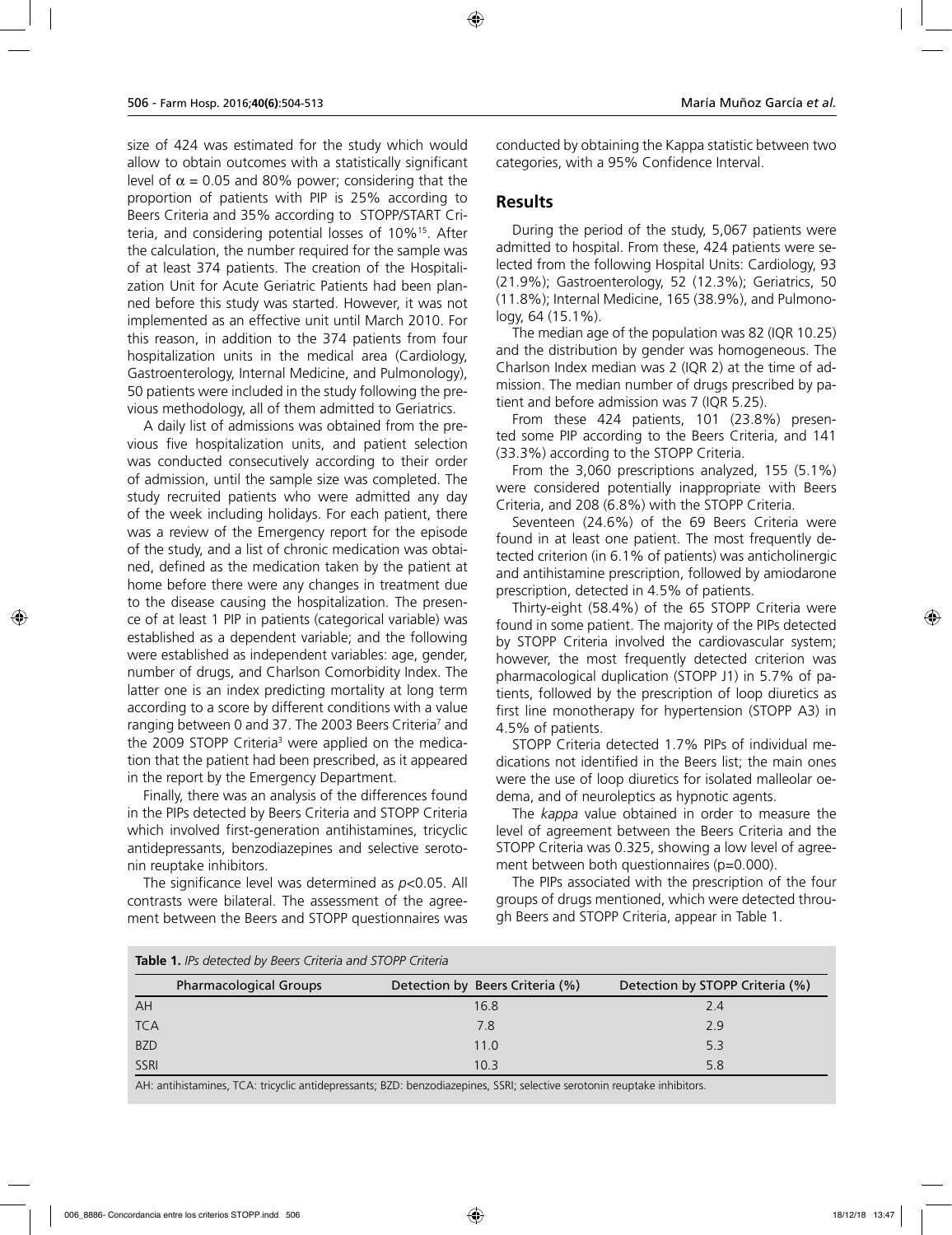### **Discussion**

The total prevalence of patients with PIP in our study was of 23.8% using Beers Criteria and 33.3% with STO-PP Criteria. These values are within the wide range of 15 to 79% described in literature<sup>11-14</sup>. The variability in prevalence may be due to different factors, such as the criteria used, the study duration, characteristics of patients and their location.

Using the 2003 version of the Beers Criteria, the value of prevalence detected in hospitals has been found to be similar to the one described in literature, ranging between 14 and 44%14-16. In other levels of chronic patient care, such as Primary Care, this value usually ranges between 18 and 42%17-22.

The prevalence of patients with PIP detected by the STOPP Criteria lies within the range detected by other authors at hospital level, ranging between 25.4 and 51.3%13,23-26. In Primary Care, there is no such disparity between the outcomes of different studies, and the prevalence of PIPs detected by STOPP Criteria usually ranges between 32 and 51.4%11.

Though some studies have been conducted with the aim of comparing both the STOPP Criteria and the Beers Criteria, so far there has been no analysis of the level of agreement with the *Kappa* Coefficient. In our study, the low level agreement shown through this coefficient among patients with PIPs detected according to Beers Criteria and STOPP Criteria could be due to different reasons. First of all, the drugs considered in each set of criteria are different; STOPP Criteria take into account the relationship of drug-drug interaction or duplication, and contain 33 situations of PIP detection with clinical relevance, not found in the 2003 version of Beers Criteria. Even so, 1.7% of the PIPs detected that were identified by STOPP Criteria were not identified by Beers Criteria; the main ones are the use of loop diuretics for malleolar oedemas without heart failure (STOPP A2), and the use of neuroleptic drugs as hypnotic agents outside *delirium* or for patients with frequent falls (STOPP B8).

However, the greatest difference seems to lie in the availability of drugs in the formulary of each country. In our hospital, besides the 30 drugs included in the Beers Criteria which are not marketed in Spain, 31 drugs of those included in the Beers lists are not included in the Hospital Formulary, vs. one single drug in the STOPP Criteria which is not included (dipyridamole)5-6. Finally, the Beers Criteria were developed for non-hospitalized patients, and therefore PIP detection could be less relevant in hospitalized patients<sup>5-6</sup>.

Among all the prescriptions for individual medications that were analyzed, 5.1% were detected according to Beers Criteria and 6.8% according to STOPP Criteria, which means that the latter detect 33% more PIPs than the former.

Among older patients, psychotropics and antihistamines are two pharmacological groups with special relevance among older patients, since they are frequently prescribed inadequately and are associated with a high number of adverse reactions. It is worth pointing out that in our study, unlike the outcomes for overall drug, Beers Criteria showed a higher ability for detecting problems associated with psychotropics and antihistamines than STOPP Criteria did.

First-generation antihistamines are difficult to manage in elderly patients due to their undesirable anticholinergic effects and potential toxicity. Without including those PIPs detected in patients who had suffered from previous falls, these represented a 16.8% of PIP detection according to Beers Criteria vs. a 2.4% according to STOPP. The reason for this difference is that STOPP only classifies their prolonged term as a PIP, while the Beers Criteria will detect PIP regardless of the time of use. However, these outcomes were slightly superior to those found by other authors also at hospital level, with values ranging between 0.3 and 2.7% by applying the STOPP Criteria, and  $1.8\%$  according to Beers<sup>12,16,21</sup>. The outcomes obtained could be explained by a high use of the antihistamine hydroxyzine as an antipruritic agent, with a deep sedative effect, which was positioned among the 10 drugs with the highest number of associated PIPs according to both types of criteria.

Tricyclic antidepressants are no longer first-line drugs for elderly people due to their high potential of causing adverse effects. However, these drugs are still frequently prescribed. In our study, these drugs represented 7.7 and 2.9% of PIPs detected by the Beers and STOPP Criteria, respectively, being quite similar to the results found by other authors whose PIPs for this group range between 7.1 and 7.7%, according to Beers Criteria, and between 1.5 and 4.1% according to STOPP12,16,20. The reason for this difference in prevalence is that Beers Criteria contraindicate the use of tricyclic antidepressants *per se* (doxepin, amitriptyline and imipramine) regardless of diagnosis and clinical setting, whereas the STOPP Criteria only state certain scenarios in which these drugs should not be used (dementia, glaucoma, altered cardiac conduction and constipation), being therefore more flexible and allowing a higher selection in prescription<sup>5</sup>.

Regarding benzodiazepines, frequently included in the studies about PIP prevalence<sup>27</sup>, detection rates were different between the Beers and the STOPP Criteria, of 11 and 5.3% respectively. In our study, the reason for this difference in the detection rates between both criteria is that STOPP only detected as inappropriate the prolonged use of long half-life benzodiazepines, unlike Beers Criteria, which also considered short-acting benzodiazepines. Values in other studies fall between 2.7 and 23.9% according to Beers Criteria, and between 5.1 and 20.4% when using the STOPP Criteria, in agreement with our outcomes<sup>12,14,16,25,28-30</sup>.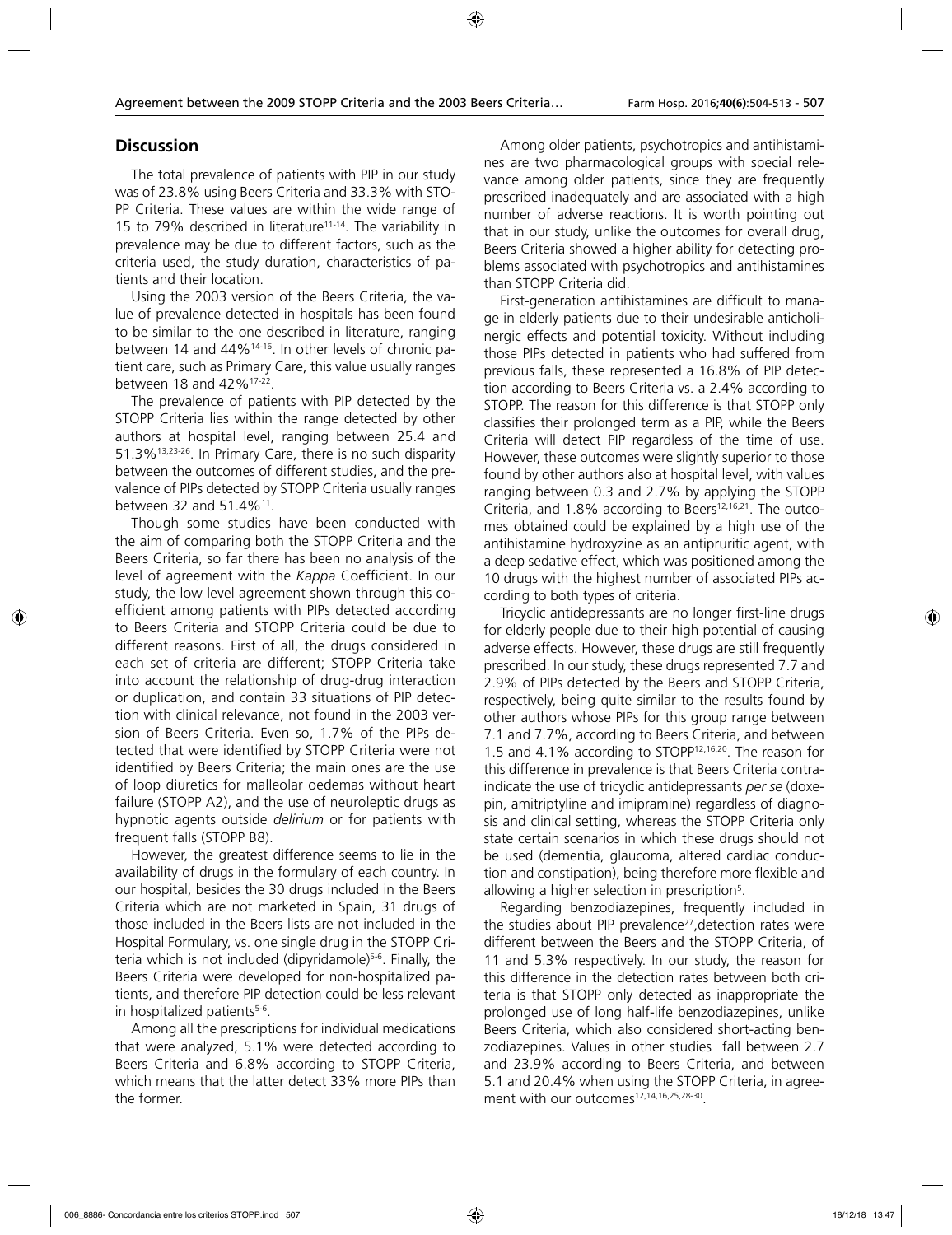Regarding selective serotonin reuptake inhibitors, it stands out that 10.3% of PIPs detected by Beers Criteria were due to their prescription in patients with a previous history of clinically significant hyponatraemia; these data doubles the 5-8% detected by the STOPP B12 Criteria, because in the latter, the prescription of fluoxetine *per se* is not considered a PIP, but only in patients with clinically significant hyponatraemia. Our group found this problem in 3.3% of cases using the STOPP Criteria; however, those patients were managed at the Geriatrics Unit in which pharmacy care is part of the multidisciplinary team24.

The detection of certain criteria could be limited as a consequence of the study design. The list of medications in the report by the Emergency Department is not always accurate since it is often based on verbal information at the time of recording the medication. Besides, sometimes there is lack of knowledge about the previous situation, and the real situation of the patient in temporary circumstances is not always well captured in the clinical record, and this clinical information is important for assessing the associated conditions required by the STOPP Criteria, as well as the time of treatment initiation with the drugs, and the assessment of first line treatments.

Nonetheless, the present research has allowed us to conduct an exhaustive analysis of PIPs and their importance, because, on one hand, a great number of prescriptions were reviewed in detail; and on the other hand, patients were not subject to the influence of the investigator, which provides external validity to the outcomes obtained.

In terms of a practical application of this study, we can confirm what was previously published<sup>25</sup>, that is to say, that the medication of patients admitted to the Hospital Acute Geriatric Unit is currently analyzed using PIP detection criteria, specifically the STOPP/START Criteria, for which prescription alerts have been included in the assisted electronic prescribing program, as well as the Beers Criteria. Due to the recent updates for the Beers Criteria in 2012<sup>8</sup> and the STOPP/START in 2014<sup>10-11</sup>, it would be interesting to conduct a new comparison between then, in order to detect whether the differences found in the present study are still the same or have varied.

As a conclusion drawn from the present study, we can state that there is a high prevalence of PIPs in elderly patients before hospital admission by applying two different explicit criteria. The STOPP Criteria presented a higher ability of quantitative PIP detection at hospital admission vs. Beers Criteria; however, the latter ones detected a higher percentage of PIPs associated with the use of psychotropics and antihistamines. A low level of agreement between both criteria was found.

### **References**

1. Hill Taylor B, Sketris I, Hayden J, Byrne S, O'Sullivan D, Christie R. Application of the STOPP/START criteria: a systematic review of the prevalence of potentially inappropriate prescribing in older adults, and evidence of clinical, humanistic and economic impact. J Clin Pharm Thr 2013;38(5):360–72.

- 2. Spinewine A, Schmader K, Barber N, Hughes C, Swine C, Hanlon JT. Appropriate prescribing in elderly people: how well can it be measured and optimised? The Lancet 2007;370(9582):173–84.
- 3. Delgado E, Muñoz M, Montero B, Sánchez A, Gallagher P, Cruz-Jentoft A. Prescripción inapropiada de medicamentos en los pacientes mayores: los criterios STOPP/START. Rev Esp Geriatr Geront 2009;44(5):273–9.
- 4. Page RL, Linnebur SA, Bryant LL, Ruscin JM. Inappropriate prescribing in the hospitalized elderly patient: Defining the problem, evaluation tools and possible solutions. Clin Interv Aging 2010;5:75–87.
- 5. Beers MH, Ouslander JG, Rollingher I, Reuben DB, Beck JC. Explicit criteria for determining inappropriate medication use in nursing home residents. Arch Internal Med 1991;151(9):1825–32.
- 6. Gallagher P, Ryan C, Byrne S, Kennedy J, O'Mahoney D. STOPP (Screening Tool of Older Person's Prescriptions) and START (Screening Tool to Alert doctors to Right Treatment): Consenus Validation. Int J Clin Pharmacol Ther 2008;46(2):72–83.
- 7. Fick DM, Cooper JW, Wade WE, Waller JL, MacLean JR, Beers MH. Updating the Beers criteria for potentially inappropriate medication use in older adults. Arch Internal Med 2003;163(22):2716–24.
- 8. American Geriatrics Society 2012 Beers Criteria Update Expert Panel. J American Geriatrics Society updated Beers criteria for potentially inappropriate medication use in older adults. Am Geriatr Soc 2012;60(4):616–31.
- 9. Gallagher P, Barry P, O'Mahoney D. Inappropriate prescribing in the elderly. J Clin Phar Ther 2007;32(2):113–21.
- 10. O'Mahony D, O'Sullivan D, Byrne S, O'Connor MN, Ryan C, Gallagher P. STOPP/START criteria for potentially inappropriate prescribing in older people: version 2. Age Ageing 2015;44(2):213–8.
- 11. Delgado E, Montero B, Muñoz M, Vélez M, Lozano I, Sánchez C, Cruz-Jentoft AJ.Improving drug prescribing in the elderly: A new edition of STOPP/START criteria. Rev Esp Geriatr Gerontol 2015;50(2):89–96.
- 12. Gallagher PF, Barry PJ, Ryan C, Hartigan I, O'Mahony D. Inappropriate prescribing in an acute ill population of elderly patients as determined by Beers Criteria. Age Ageing 2008;37(1):96–101.
- 13. Dalleur O, Spinewine A, Henrard S, Losseau C, Speybroeck N, Boland B. Inappropriate prescribing and related hospital admissions in frail older persons according to the STOPP and START criteria. Drugs Aging 2012;29(10):829–37.
- 14. Pasina L, Djade CD, Tettamandi M, Franchi C, Salerno F, Corrao S, *et al.* Prevalence of potentially inappropriate medication and risk of adverse clinical outcome in a cohort of hospitalized elderly patients: results from the REPOSI study. J Clin Pharm Ther 2014;39(5):511–5.
- 15. Gallagher P, O'Mahoney D. STOPP: application to acutely ill elderly patients and comparison with Beers criteria. Age Ageing 2008;37(6):673–9.
- 16. Corsonello A, Pranoo L, Garasto S, Fabietti P, Bustacchini S, Lattanzio F. Potentially inappropriate medication in elderly hospitalized patients. Drug Aging 2009;26(Suppl 1):31–9.
- 17. Carey IM, De Wilde S, Harris T, Victor C, Richards N, Hilton SR, Cook DG. What factors predict potentially inappropriate primary care prescribing in older people? Analysis of UK primary care patient record data-base. Drugs Aging 200<sup>8</sup>b;25(8):693-706.
- 18. Ryan C, O'Mahoney D, Kennedy J, Weedle P, Byrne S. Potentially inappropriate prescribing in an Irish elderly population in primary care. Br J Clin Pharmacol 2009 b;68(6):936–47.
- 19. Buck MD, Atreja A, Bruncker CP, Jain A, Suh TT, Palmer RM, Dorr DA, Harris CM, Wilcox AB. Potentially inappropriate medication prescribing inn outpatient practices; prevalence and patient characteristics based on electronic health records. Am J Geriatric Pharmacother 2009;7(2):84–92.
- 20. Lai HY, Hwang SJ, Chen YC, Chen TJ, Lin MH, Chen LK. Prevalence of the prescribing of potentially inappropriate medications at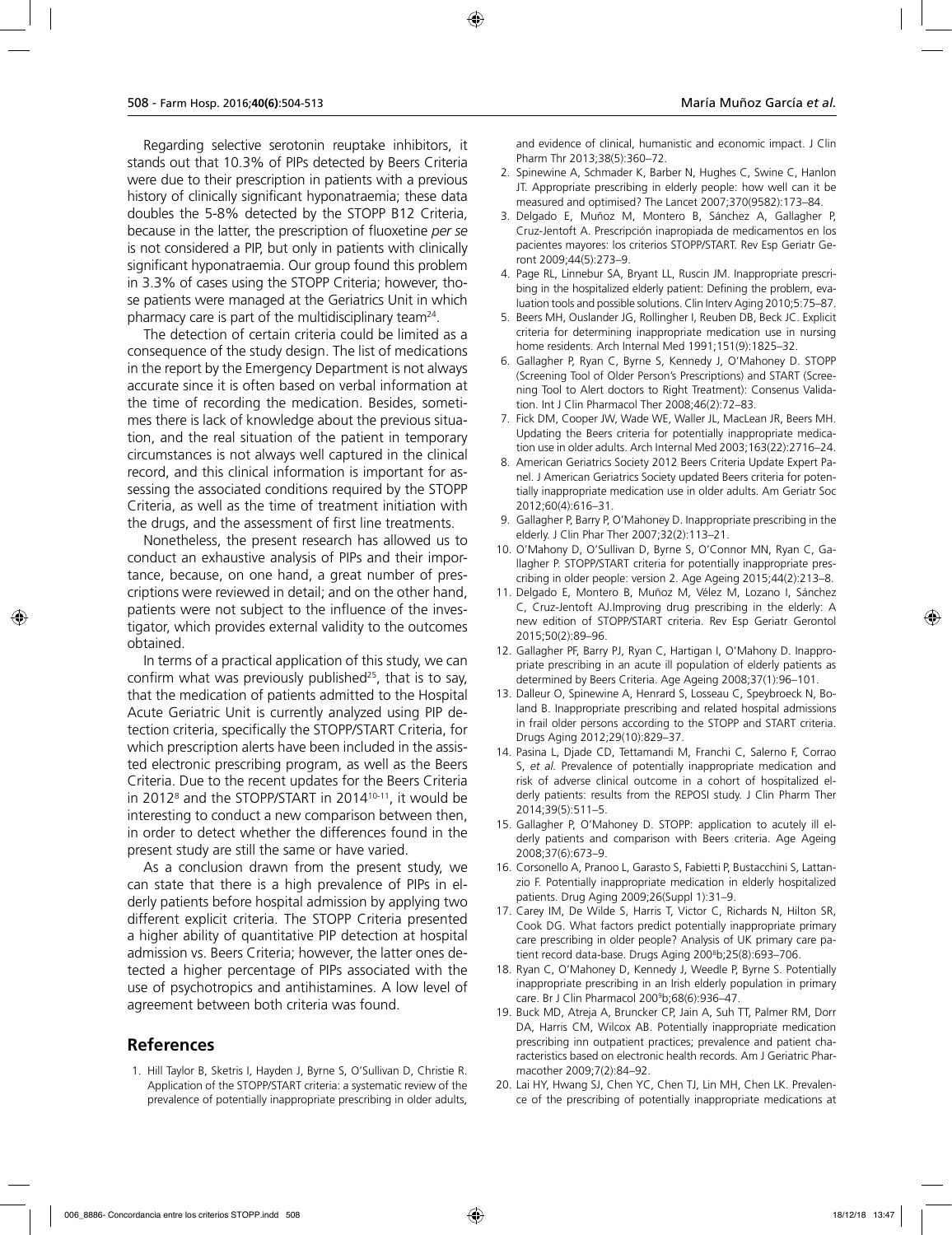ambulatory care visits by elderly patients covered by the Taiwanese National Health Insurance program. Clin Ther 2009;31(8):1859– 70.

- 21. Cahir C, Moriarty F, Teljeur C, Fahey T, Bennett K. Potentially inappropriate prescribing and vulnerability and hospitalization in older community-dwelling patients. Ann Pharmacother 2014;48(12):1546–54.
- 22. Blanco-Reina E, Ariza-Zafra G, Ocaña-Riola R, León-Ortiz M. 2012 American Geriatrics Society Beers criteria: enhanced applicability for detecting potentially inappropriate medications in European older adults? A comparison with the Screening Tool of Older Person's Potentially Inappropriate Prescriptions. J Am Geriatr Soc 2014;62(7):1217–23.
- 23. Conejos MD, Sánchez M, Delgado E, Sevilla I, González-Blázquez S, Montero B, Cruz-Jentoft AJ. Potentially inappropriate drug prescription in older subjects across health care settings. Eur Geriatr Med 2010;1(1):9–14.
- 24. Gallagher P, Lang PO, Cherubini A, Topinková E, Cruz-Jentoft A, Montero B, Mádlová P, Gasperini B, Baeyens H, Baeyens JP, Michel JP, O'Mahony D. Prevalence of potentially inappropriate prescribing in an acutely ill population of older patients admitted to six European hospitals. Eur J Clin Pharmacol 2011;67(11):1175–88.
- **Aportación a la literatura científica**

En personas mayores, la prescripción potencialmente inapropiada puede evaluarse por diferentes métodos. Los criterios STOPP y los criterios de Beers destacan entre los criterios explícitos más usados en nuestro país.

Aunque se han realizado algunos estudios, tanto internacionales como nacionales, en los que se comparan los criterios STOPP y los de Beers, ninguno de ellos ha analizado hasta el momento el grado de concordancia con el coeficiente *Kappa* en el ingreso hospitalario. Por el bajo coeficiente de concordancia encontrado (*Kappa= 0.325 p=0,000)*, este estudio nos ha permitido concluir que, en el momento del ingreso, por diversos motivos, ambos criterios identifican prescripciones potencialmente inapropiadas en distintos pacientes que son susceptibles de recibir una atención farmacéutica reforzada con el fin de evitar posibles problemas relacionados con la medicación.

Además, hemos analizado de forma específica la prescripción de cuatro grupos farmacológicos de interés en los mayores: antihistamínicos de primera generación, antidepresivos tricíclicos, benzodiazepinas e inhibidores selectivos de la recaptación de serotonina. Fármacos cuya utilización es muy extendida en estos pacientes a pesar de presentar un manejo irregular y una potencial toxicidad.

### **Introducción**

La prescripción inapropiada de medicamentos es un problema especialmente frecuente en las personas mayores, siendo una causa importante de morbi-mortalidad, ya que ocasiona un aumento de reacciones adversas a medicamentos (RAM), un mayor número de ingresos,

- 25. Delgado E, Álvarez A, Pérez C, Muñoz M, Cruz-Jentoft A, Bermejo T. Resultados de la integración de la atención farmacéutica en una Unidad de Agudos de Geriatría. Rev Esp Geriatr Gerontol 2012;47(2):49–54.
- 26. Iniesta C, Urbieta E, Gascón JJ, Rentero L, García-Molina S, Cabello A. Causas y factores asociados a la prescripción inapropiada en paciente anciano detectadas al ingreso hospitalario. Aplicación de los criterios STOPP/START. Aten Farm 2012;14(2):100–7.
- 27. Dimitrow MS, Airaksinen MS, Kivelä SL, Lyles A, Leikola SN. Comparison of prescribing criteria to evaluate the appropriateness of drug treatment in individuals aged 65 and older: A systematic review. J Am Geriatr Soc 2011;59(8):1521–30.
- 28. Wahab MSA, Nyfort-Hansen K, Kowalski SR. Inappropriate prescribing in hospitalized Australian elderly as determined by the STOPP criteria. Int J Clin Pharm 2012;34(6):855–62.
- 29. Parodi López N, Villán Villán YF, Granados Menéndez MI, Royuela A. Potentially inappropriate prescribing in patients over 65 years-old in a primary care health centre. Aten Primaria 2014; 46(6):290–7.
- 30. Hamilton H, Gallagher P, Ryan C, Byrne S, O'Mahony D. Potentially Inappropriate Medications Defined by STOPP Criteria and the Risk of Adverse Drug Events in Older Hospitalized Patients. Arch Intern Med 2011;171(11):1013–9.

asistencia a los Servicios de Urgencias y, en definitiva, un incremento del coste de los recursos sanitarios<sup>1</sup>.

Se considera prescripción potencialmente inapropiada (PPI), aquella prescripción que: a) se utiliza en condiciones que no son las indicadas; b) conlleva un elevado riesgo de interacciones con otros fármacos y/o determinadas patologías; c) constituye una duplicidad respecto a otros grupos farmacológicos o d) no es coste-efectiva2-4.

La adecuación de la prescripción puede evaluarse tanto por métodos explícitos como implícitos. Entre los métodos explícitos destacan, por su frecuencia de uso en nuestro entorno, los criterios de Beers<sup>5</sup> y los (STOPP/ START) *Screening Tool of Older Person´s potentially inappropriate Prescriptions/ Screening Tool to Alert doctors to Right i.e. appropriate, indicated Treatment*<sup>6</sup> *.*

Los criterios de Beers surgieron en 1991, siendo los primeros criterios explícitos de PPI en personas mayores<sup>5</sup>. Posteriormente, se modificaron en varias ocasiones<sup>7</sup>, habiendo sido asumidos recientemente por la *American Geriatrics Society*, que se ha encargado de su última actualización<sup>8</sup>. En el 2008, se desarrollaron los criterios europeos STOPP/START6 que nacieron en Irlanda y su desarrollo clínico, a partir de un panel de expertos, fue asumido por la *European Union Geriatric Medicine Society.* Están organizados por sistemas fisiológicos y pueden ser aplicados en un tiempo breve. Su evidencia ha sido contrastada con el *British National Formulary* y ha sido avalada por una extensa revisión de la literatura<sup>9</sup>. Recientemente se ha publicado la segunda versión en inglés<sup>10</sup> y castellano<sup>11</sup>.

Se han llevado a cabo diversos estudios de evaluación de prevalencia de pacientes con PPI en Europa y Estados Unidos con los métodos anteriormente citados, obteniéndose valores que oscilan entre 15 y 79%, depen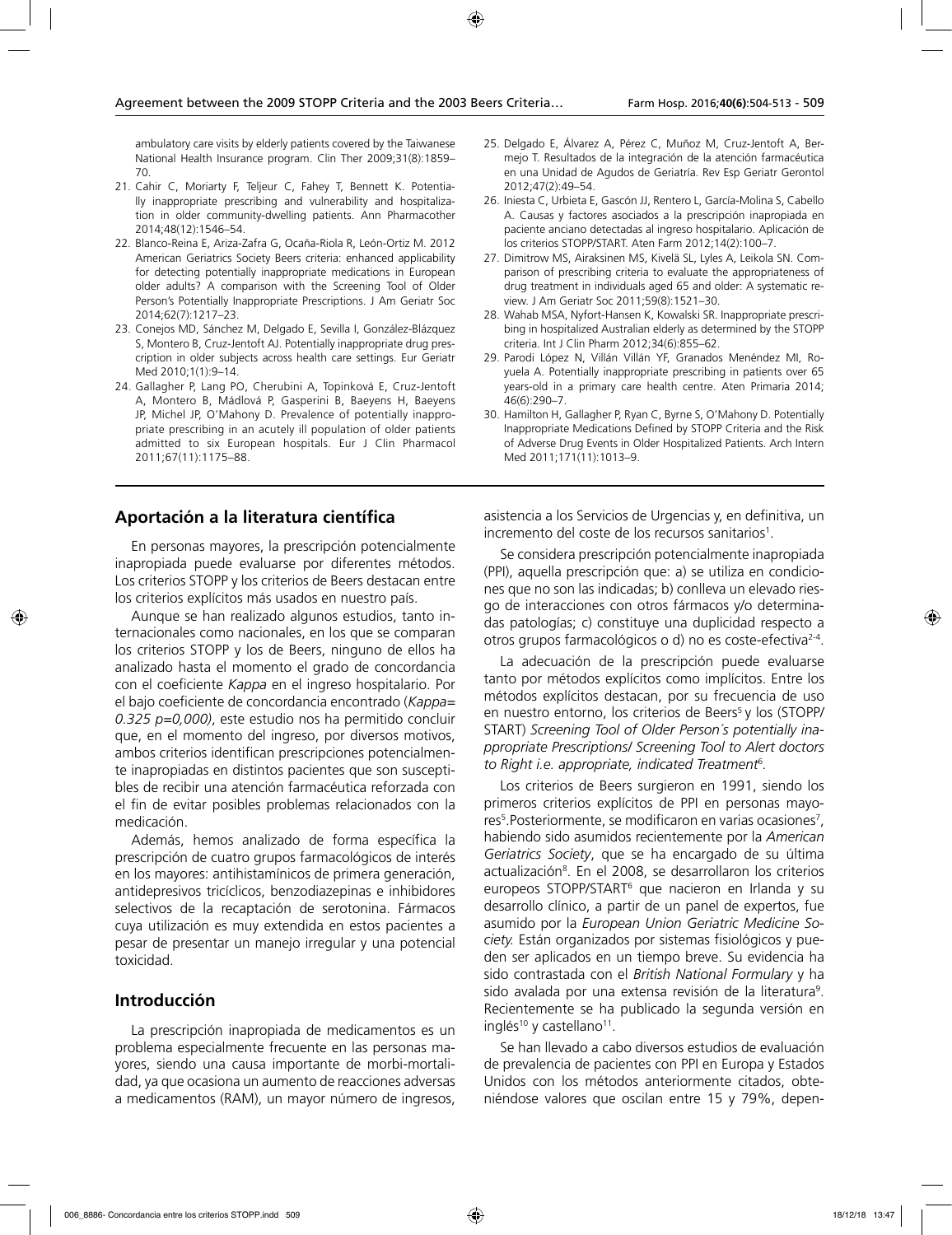diendo del tipo de población<sup>11-14</sup>. En España, los datos de prevalencia se sitúan entre un 25 y un 58% de los pacientes en hospitales de agudos<sup>11</sup>.

El objetivo principal de este estudio es identificar la concordancia en la detección de PPI entre los criterios STOPP 2009 y los criterios de Beers 2003, en pacientes mayores valorados en el momento del ingreso hospitalario.

Un objetivo secundario es describir la prevalencia de PPI en cuatro grupos farmacológicos de interés en el tratamiento de los mayores: antihistamínicos de primera generación, antidepresivos tricíclicos, benzodiazepinas e inhibidores selectivos de la recaptación de serotonina.

### **Métodos**

Se llevó a cabo un estudio observacional y retrospectivo en pacientes hospitalizados en un Hospital Universitario de 1070 camas. Se incluyeron pacientes desde la fecha de aprobación (marzo 2009) del estudio por el Comité Ético de Investigación Clínica (CEIC) del hospital, hasta completar el tamaño muestral estimado, 424 pacientes, durante 4 meses.

Se seleccionaron pacientes que cumplían los criterios de inclusión, edad ≥ 70 años que habían ingresado a través del Servicio de Urgencias. Se excluyeron aquellos pacientes ya incluidos previamente en el estudio que reingresaban durante el período de reclutamiento y aquellos con informes de urgencias incompletos. Se estimó una muestra de estudio de 424 pacientes que permitiera obtener resultados con un nivel de significación estadística de  $\alpha$  = 0,05 y una potencia del 80%, considerando que la proporción de pacientes con PPI según los criterios de Beers es del 25% y según los criterios STOPP/ START del 35%, y calculando unas potenciales pérdidas del 10%15. Tras el cálculo se obtuvo que el número necesario de la muestra fuera de al menos 374 pacientes. La creación de la unidad de hospitalización de pacientes geriátricos agudos estaba prevista antes de comenzar la realización de este estudio. No obstante no se constituyó como unidad efectiva hasta marzo del 2010. Por ello, adicionalmente al reclutamiento de los 374 correspondientes a cuatro unidades de hospitalización del área médica (Cardiología, Gastroenterología, Medicina Interna y Neumología) se incluyeron 50 pacientes en el estudio siguiendo la metodología previa, todos ellos ingresados en Geriatría.

Diariamente se obtuvo un listado de ingresos de las cinco unidades de hospitalización previas, realizándose la selección de sujetos de forma consecutiva según el orden de ingreso hasta completar el tamaño muestral. Se reclutaron pacientes que ingresaron cualquier día de la semana incluyendo festivos. De cada paciente se revisó el informe de urgencias correspondiente al episodio de estudio obteniéndose el listado de medicación crónica, entendiéndose como tal la que tomaba en su domicilio antes de que se produjeran cambios en el tratamiento debidos a la enfermedad que provocó la hospitalización. Se estableció como variable dependiente la presentación de al menos 1 PPI en los pacientes (variable categórica), y como variables independientes las descritas a continuación: edad, sexo, número de fármacos e índice de comorbilidad de Charlson. Es un índice que predice la mortalidad a largo plazo según puntuación por distintas patologías, su valor oscila entre 0 y 37. Se aplicaron los criterios de Beers 20037 y los STOPP 20093 sobre la medicación que el paciente tenía prescrita tal y como aparecía en el informe de urgencias.

Finalmente, se analizaron las diferencias encontradas en las PPI detectadas por los criterios de Beers y los STO-PP que afectaban a antihistamínicos de primera generación, antidepresivos tricíclicos, benzodiazepinas e inhibidores selectivos de la recaptación de serotonina.

Se estableció el nivel de significación en *p* < 0,05. Todos los contrastes fueron bilaterales. La evaluación de la concordancia entre los cuestionarios de Beers y los STOPP se realizó mediante la obtención del estadístico Kappa entre dos categorías, con un nivel de confianza del 95%.

### **Resultados**

Durante el periodo de estudio, ingresaron en el Hospital 5.067 pacientes. Se seleccionaron 424 pacientes distribuidos en los siguientes servicios médicos: Cardiología, 93 (21,9%); Gastroenterología, 52 (12,3%); Geriatría, 50 (11,8%); Medicina Interna, 165 (38,9%); y Neumología, 64 (15,1%).

La mediana de edad de la población fue de 82 (RIC 10,25) y la distribución por sexo fue homogénea. La mediana del Índice de Charlson fue 2 (RIC 2) en el momento del ingreso. La mediana de fármacos prescritos por paciente fue de 7 (RIC 5,25) antes del ingreso.

De los 424 pacientes, 101 (23,8%) presentaron alguna PPI según los criterios de Beers y 141 (33,3%) según los STOPP.

De las 3.060 prescripciones analizadas, se consideraron potencialmente inapropiadas 155 (5,1%) con los criterios de Beers y 208 (6,8%) con los criterios STOPP.

De los 69 criterios de Beers, se encontraron 17 (24,6%) en al menos un paciente. El criterio detectado con mayor frecuencia (en un 6,1% de los pacientes) fue la prescripción de anticolinérgicos y antihistamínicos, seguido de prescripción de amiodarona, detectada en el 4,5% de los pacientes.

De los 65 criterios STOPP, se encontraron 38 (58,4%) en algún paciente. Las PPI detectadas por los criterios STOPP afectaron mayoritariamente al sistema cardiovascular, si bien el criterio detectado con mayor frecuencia fue la duplicidad farmacológica (STOPP J1) en el 5,7% de los pacientes, seguido de la prescripción de diuréticos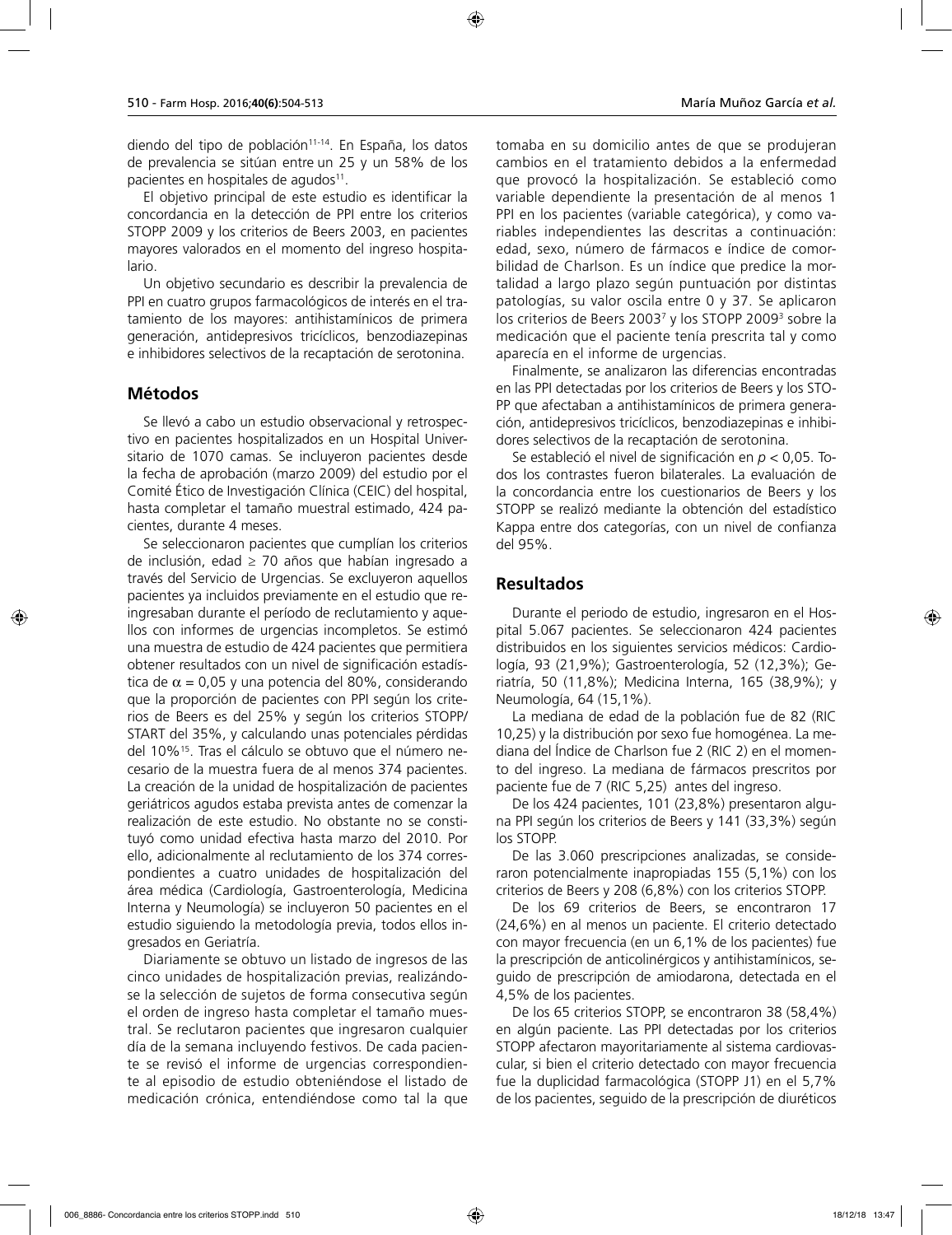| <b>Radia 1.</b> There clauds for chients at been y for chients 31011 |                                                                                                                                        |                               |  |
|----------------------------------------------------------------------|----------------------------------------------------------------------------------------------------------------------------------------|-------------------------------|--|
| Grupos farmacológicos                                                | Detección Criterios Beers (%)                                                                                                          | Detección Criterios STOPP (%) |  |
| AH                                                                   | 16,8                                                                                                                                   | 2,4                           |  |
| <b>ATC</b>                                                           | 7,8                                                                                                                                    | 2,9                           |  |
| <b>BZD</b>                                                           | 11,0                                                                                                                                   | 5,3                           |  |
| <b>ISRS</b>                                                          | 10.3                                                                                                                                   | 5.8                           |  |
|                                                                      | AH: antihistamínicos, ATC: antidepresivos tricíclicos, BZD: benzodiazepinas, ISRS: inhibidores selectivos de la recaptación serotonina |                               |  |

**Tabla 1.** *PPI detectadas por criterios de Beers y por criterios STOPP*

del asa como monoterapia de primera línea en la hipertensión (STOPP A3) en el 4,5% de los pacientes.

Los criterios STOPP detectaron un 1,7% de PPI de medicamentos individuales no identificadas por el listado de Beers, destacando el uso de diuréticos del asa para edemas maleolares aislados y de neurolépticos como hipnóticos.

El valor *kappa* obtenido para medir el grado de concordancia entre los criterios de Beers y los STOPP fue de 0,325, indicando un grado de concordancia bajo entre ambos cuestionarios (p=0,000).

La PPI asociada a la prescripción de los cuatro grupos de fármacos mencionados detectada por los criterios de Beers y los STOPP se recoge en la tabla 1.

### **Discusión**

La prevalencia total de pacientes con PPI en nuestro estudio ha sido del 23,8% utilizando los criterios de Beers y del 33,3% con los STOPP, valores que se encuentran en el amplio rango descrito en la bibliografía y que oscila entre un 15 y 79%11-14. La variabilidad en la prevalencia puede atribuirse a distintos factores, como los criterios utilizados, la duración del estudio, las características de los pacientes y la localización de los mismos.

Utilizando la versión de 2003 de los criterios de Beers, el valor de prevalencia detectado en hospitales es similar al descrito en la bibliografía que oscila entre el 14 y 44%14-16. En otros niveles asistenciales de atención a pacientes crónicos, como Atención Primaria, se sitúa entre un 18 y 42%17-22.

La prevalencia de pacientes con PPI detectada por los criterios STOPP se encuentra en el rango detectado por otros autores a nivel hospitalario, que oscila entre el 25,4 y el 51,3%13, 23-26. En primaria no existe tanta disparidad entre los resultados de los diversos estudios, y la prevalencia de PPI detectada por los criterios STOPP se sitúa entre el 32, y el 51,4%<sup>11</sup>.

Aunque se han realizado algunos estudios en los que se comparan los criterios STOPP y los de Beers, ninguno de ellos ha analizado hasta el momento el grado de concordancia con el coeficiente *Kappa*. En nuestro estudio, el bajo grado de concordancia mostrado mediante dicho coeficiente entre los pacientes con PPI detectadas según los criterios de Beers y los STOPP, puede deberse a diferentes motivos. En primer lugar, los fármacos considerados en unos criterios y otros son diferentes; los criterios STOPP tienen en cuenta la relación de interacción fármaco-fármaco o duplicidad y contienen 33 situaciones de detección de PPI con relevancia clínica no encontrados en la versión de 2003 de los criterios de Beers. Así, un 1,7% de las PPI detectadas que identifican los criterios STOPP, no fueron identificadas por los criterios de Beers, destacando la utilización de diuréticos del asa para edemas maleolares sin que exista insuficiencia cardiaca (STOPP A2), y la utilización de neurolépticos como hipnóticos fuera de un *delirium* o en pacientes con caídas frecuentes (STOPP B8).

No obstante, la mayor diferencia parece encontrarse en la disponibilidad de los fármacos en los formularios de cada país. En nuestro hospital, además de los 30 fármacos de los criterios de Beers no comercializados en España, 31 fármacos de los recogidos en los listados de Beers no están incluidos en la Guía Farmacoterapéutica del Hospital, frente a un único fármaco de los criterios STOPP no incluido (dipiridamol)<sup>5-6</sup>. Por último, los criterios de Beers fueron desarrollados en pacientes no hospitalizados, pudiendo ser menos relevante la detección de PPI en pacientes ingresados<sup>5-6</sup>.

Entre todas las prescripciones de medicamentos individuales analizadas, un 5,1% se detectaron según los criterios de Beers, y un 6,8% según los STOPP, lo que supone que los segundos detectan un 33% más de PPI que los primeros.

Los psicofármacos y los antihistamínicos son dos grupos que cobran especial relevancia en los mayores ya que frecuentemente se prescriben de forma inadecuada y están relacionados con un gran número de reacciones adversas. Llama la atención en nuestro estudio que, al contrario que para la totalidad de los fármacos, los criterios de Beers tuvieran una mayor capacidad de detección de problemas relacionados con los psicofármacos y antihistamínicos que los criterios STOPP.

Los antihistamínicos de primera generación, son un grupo farmacológico de difícil manejo en el paciente mayor debido a los efectos anticolinérgicos indeseables y la potencial toxicidad. Sin tener en cuenta las PPI detectadas en pacientes con caídas previas, éstos supusieron una detección del 16,8% de PPI según los criterios de Beers frente a un 2,4% por STOPP. La diferencia se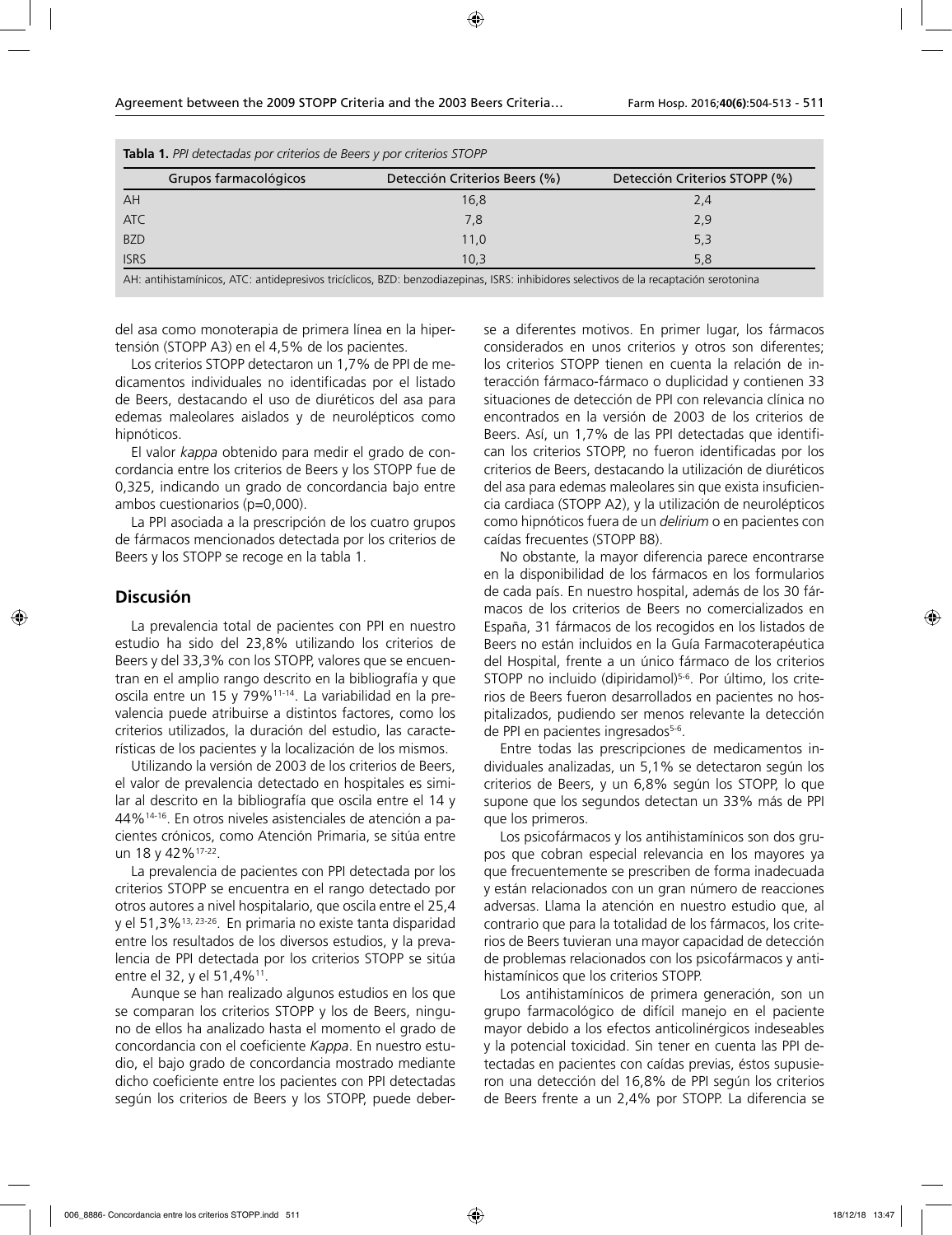debe a que los STOPP consideran PPI únicamente el uso prolongado de los mismos, mientras que los Beers detectan PPI independientemente del tiempo de utilización. No obstante, dichos resultados son algo superiores a los que han encontrado otros autores también a nivel hospitalario, cuyos valores oscilan entre un 0,3 y 2,7% aplicando los criterios STOPP y un  $1,8\%$  según Beers<sup>12,</sup> 16, 21. El resultado obtenido podría explicarse por una elevada utilización del antihistamínico hidroxizina como antipruriginoso, con marcado efecto sedante, que se situó entre los 10 fármacos con más PPI asociadas según ambos tipos de criterios.

Los antidepresivos tricíclicos han dejado de ser fármacos de primera línea en personas mayores por sus efectos adversos. Sin embargo siguen siendo prescritos con frecuencia. En nuestro estudio, representaron el 7,7 y el 2,9 % de las PPI detectadas por los criterios Beers y STO-PP, respectivamente, coincidiendo con los resultados que encuentran otros autores, cuyas PPI para este grupo oscilan entre 7,1 y 7,7%, según Beers y entre 1,5 y 4,1% según STOPP12, 16, 20. La diferencia en la prevalencia se debe a que los criterios de Beers contraindican la utilización de antidepresivos tricíclicos *per se* (doxepina, amitriptilina e imipramina) independientemente del diagnóstico y de situación clínica, sin embargo, los criterios STOPP indican únicamente determinadas situaciones en las que estos fármacos no se han de utilizar (demencia, glaucoma, alteración de conducción cardiaca y estreñimiento), por lo que resultan más flexibles y permiten mayor elección en la prescripción.<sup>5</sup>

En lo que respecta a las benzodiazepinas, frecuentemente incluidas en los estudios de prevalencia de PPI27, las tasas de detección fueron diferentes entre los criterios de Beers y los STOPP, siendo del 11 y el 5,3%, respectivamente. En nuestro estudio, la diferencia en las tasas de detección de ambos criterios se debe a que los STOPP únicamente detectan como inapropiado el uso prolongado de benzodiazepinas de vida media larga, a diferencia de los criterios de Beers que consideran además las benzodiazepinas de acción corta. Los valores en otros estudios se sitúan entre el 2,7 y 23,9% según los criterios de Beers y el 5,1 y 20,4% utilizando los criterios STOPP, en consonancia con nuestros resultados<sup>12, 14, 16,</sup> 25, 28-30.

En relación a los inhibidores selectivos de recaptación de serotonina, destaca que el 10,3% de las PPI detectadas por los criterios de Beers fue por su prescripción en pacientes con antecedentes de hiponatremia clínicamente significativa, dato que duplica el 5,8% detectado por el criterio STOPP B12 ya que éstos no consideran PPI la prescripción de fluoxetina *per se* sino únicamente en pacientes con hiponatremia clínicamente significativa. Nuestro grupo encontró este problema en un 3,3% de los casos, usando los criterios STOPP, si bien eran pacientes atendidos en el Servicio de Geriatría, donde existe

una atención farmacéutica integrada en el equipo multidisciplinario<sup>24</sup>.

La detección de determinados criterios se pudo ver limitada como consecuencia del diseño del estudio. La lista de medicamentos del informe de Urgencias no siempre es precisa debido a la información verbal en numerosas ocasiones y al momento del registro de la medicación. Además, el desconocimiento en ocasiones de la situación previa y de la situación real del paciente en circunstancias transitorias no siempre está bien recogida en la historia, y esta información clínica es importante para la valoración de las condiciones asociadas que requieren los criterios STOPP, así como el momento de inicio de los fármacos y la valoración de los tratamientos de primera línea.

No obstante, la presente investigación nos ha permitido realizar un análisis exhaustivo de las PPI y de su magnitud ya que, por un lado, se revisaron con detalle un gran número de prescripciones y, por otro lado, los pacientes no estuvieron sometidos a la influencia del investigador, lo que aporta validez externa a los resultados obtenidos.

En cuanto a la aplicación práctica del estudio, podemos afirmar, y así se ha publicado, que actualmente se analiza la medicación de los pacientes ingresados en la Unidad de Agudos de Geriatría del Hospital utilizando criterios de detección de PPI, en concreto los criterios STOPP/START, de los que se han incluido alertas de prescripción en el programa de prescripción electrónica asistida, y los criterios de Beers. Debido a la reciente actualización de los criterios de Beers<sup>8</sup> y los STOPP/START<sup>10-11</sup> en 2012 y 2014, respectivamente, sería interesante realizar una nueva comparación entre ambos con el fin de detectar si las diferencias encontradas en el presente estudio se mantienen o varían.

Como conclusión en el presente estudio podemos indicar que la prevalencia de PPI en mayores antes del ingreso, aplicando diferentes criterios explícitos, es elevada. Los criterios STOPP presentaron una mayor capacidad de detección cuantitativa de PPI al ingreso hospitalario que los de Beers, sin embargo, éstos detectaron un mayor porcentaje de PPI en relación con el uso de psicofármacos y antihistamínicos. La concordancia entre ambos criterios es baja.

## **Bibliografía**

- 1. Hill Taylor B, Sketris I, Hayden J, Byrne S, O´Sullivan D, Christie R. Application of the STOPP/START criteria: a systematic review of the prevalence of potentially inappropriate prescribing in older adults, and evidence of clinical, humanistic and economic impact. J Clin Pharm Thr 2013;38(5):360-72.
- 2. Spinewine A, Schmader K, Barber N, Hughes C, Swine C, Hanlon JT. Appropriate prescribing in elderly people: how well can it be measured and optimised? The Lancet 2007;370(9582):173-84.
- 3. Delgado E, Muñoz M, Montero B, Sánchez A, Gallagher P, Cruz-Jentoft A. Prescripción inapropiada de medicamentos en los pacientes mayores: los criterios STOPP/START. Rev Esp Geriatr Geront 2009;44(5):273-9.